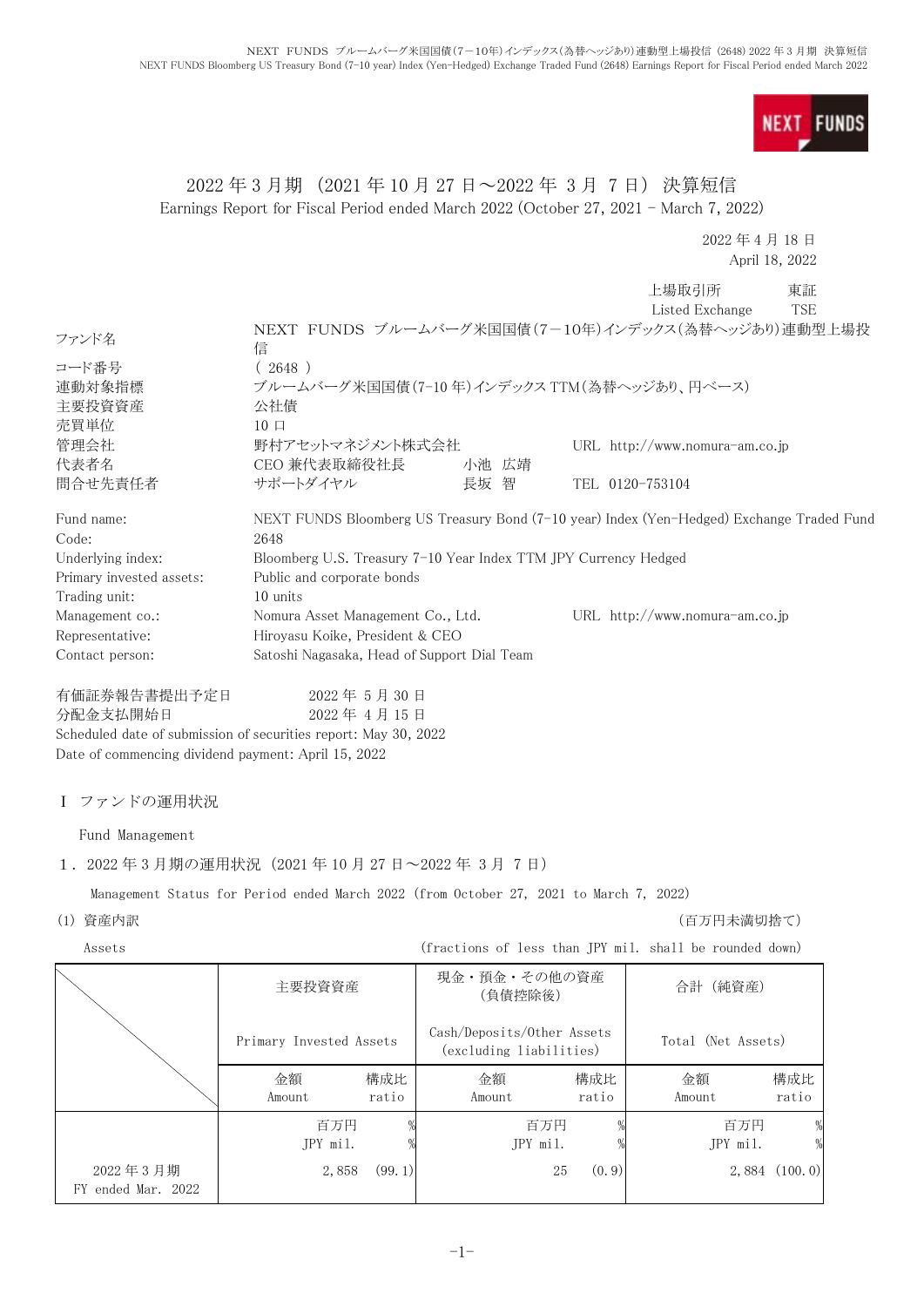#### (2) 設定・解約実績 (5) さんじょう あんしゃ インター・コンクリック (千口未満切捨て)

Creation and Redemption (fractions of less than one thousand units shall be rounded down)

|                                | 前特定期間末<br>発行済口数<br>No. of Issued Units<br>at End of Previous<br>Fiscal Period<br>(1) | 設定口数<br>No. of Units Created<br>$\left( \circled{2} \right)$ | 解約口数<br>No. of Units<br>Redeemed<br>$\left( \circledS \right)$ | 当特定期間末<br>発行済口数<br>No. of Issued Units<br>at End of Fiscal<br>Period<br>$(D+2-3)$ |
|--------------------------------|--------------------------------------------------------------------------------------|--------------------------------------------------------------|----------------------------------------------------------------|-----------------------------------------------------------------------------------|
| 2022年3月期<br>FY ended Mar. 2022 | 千口<br>'000 units                                                                     | 千口<br>'000 units<br>788                                      | 千口<br>'000 units<br>204                                        | 千口<br>'000 units<br>584                                                           |

(3) 基準価額

Net Asset Value

|                                | 総資産<br>Total Assets<br>$\mathcal{L}(\mathbb{D})$ | 負債<br>Liabilities<br>(2) | 純資産<br>Net Assets<br>$(③(①-②))$ | 10 口当り基準価額<br>((3)/当特定期間末発行済口数)×10)<br>Net Asset Value per 10 units<br>$((\textcircled{3}/\text{No. of } I$ ssued Units at End of Fiscal<br>Period $)\times$ 10) |
|--------------------------------|--------------------------------------------------|--------------------------|---------------------------------|------------------------------------------------------------------------------------------------------------------------------------------------------------------|
| 2022年3月期<br>FY ended Mar. 2022 | 百万円<br>JPY mil.<br>2,892                         | 百万円<br>JPY mil.          | 百万円<br>JPY mil.<br>2,884        | 円<br><b>JPY</b><br>49,386                                                                                                                                        |

### (4) 分配金

Dividend Payment

|                                | 10 口当り分配金<br>Dividend per 10 units |
|--------------------------------|------------------------------------|
|                                | 円<br><b>JPY</b>                    |
| 2022年3月期<br>FY ended Mar. 2022 | 124                                |

2.会計方針の変更

Change in Accounting Policies

| 1) 会計基準等の改正に伴う変更                                            | 無 |     |
|-------------------------------------------------------------|---|-----|
| Changes accompanying revision to accounting standards, etc. |   | No. |
| ② ①以外の変更                                                    | 無 |     |
| Changes other than those in $(l)$                           |   | No. |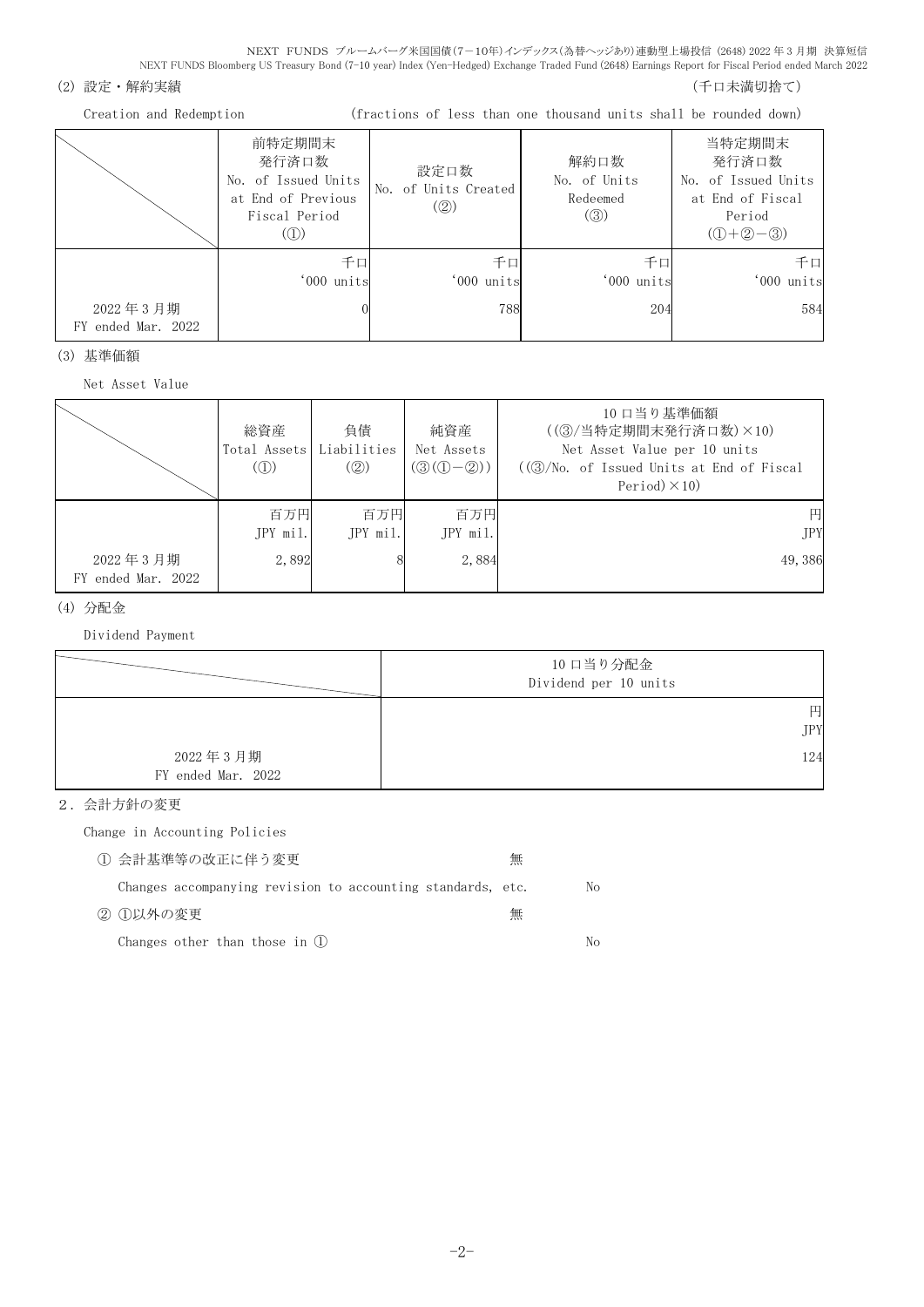### Ⅱ 財務諸表等 Financial Statements

## (1)【貸借対照表】 Balance Sheet

|                                          | (単位:円)(Unit:JPY)                                             |
|------------------------------------------|--------------------------------------------------------------|
|                                          | 当期<br>(2022年3月7日現在)<br>Present period<br>As of March 7, 2022 |
|                                          | 金額 Amount                                                    |
| 資産の部                                     |                                                              |
| Assets                                   |                                                              |
| 流動資産                                     |                                                              |
| Current assets                           |                                                              |
| 預金                                       | 3, 273, 407                                                  |
| Deposits                                 |                                                              |
| コール・ローン                                  | 2, 310, 272                                                  |
| Call loans                               |                                                              |
| 国債証券                                     | 2, 858, 282, 502                                             |
| Government bonds                         |                                                              |
| 派生商品評価勘定                                 | 5, 126, 269                                                  |
| Revaluation of derivatives               |                                                              |
| 未収入金                                     | 9,633,100                                                    |
| Accounts receivable - other              |                                                              |
| 未収利息                                     | 4, 682, 204                                                  |
| Accrued interest                         |                                                              |
| 前払費用                                     |                                                              |
| Prepaid expenses                         | 2, 891, 120                                                  |
| 差入委託証拠金                                  | 6, 324, 667                                                  |
| Margin deposits                          |                                                              |
| 流動資産合計                                   |                                                              |
| Total current assets                     | 2, 892, 523, 541                                             |
| 資産合計                                     |                                                              |
| Total assets                             | 2, 892, 523, 541                                             |
| 負債の部                                     |                                                              |
| Liabilities                              |                                                              |
| 流動負債                                     |                                                              |
| Current liabilities                      |                                                              |
| 派生商品評価勘定                                 |                                                              |
| Revaluation of derivatives               | 7, 192                                                       |
| 未払金                                      |                                                              |
| Accounts payable - other                 | 17,717                                                       |
| 未払収益分配金                                  |                                                              |
| Unpaid dividends                         | 7, 241, 600                                                  |
| 未払受託者報酬                                  | 184,708                                                      |
| Trustee fees payable                     |                                                              |
| 未払委託者報酬                                  | 775, 728                                                     |
| Investment trust management fees payable |                                                              |
| その他未払費用                                  | 138, 839                                                     |
| Other accrued expenses                   |                                                              |
| 流動負債合計                                   | 8, 365, 784                                                  |
| Total current liabilities                |                                                              |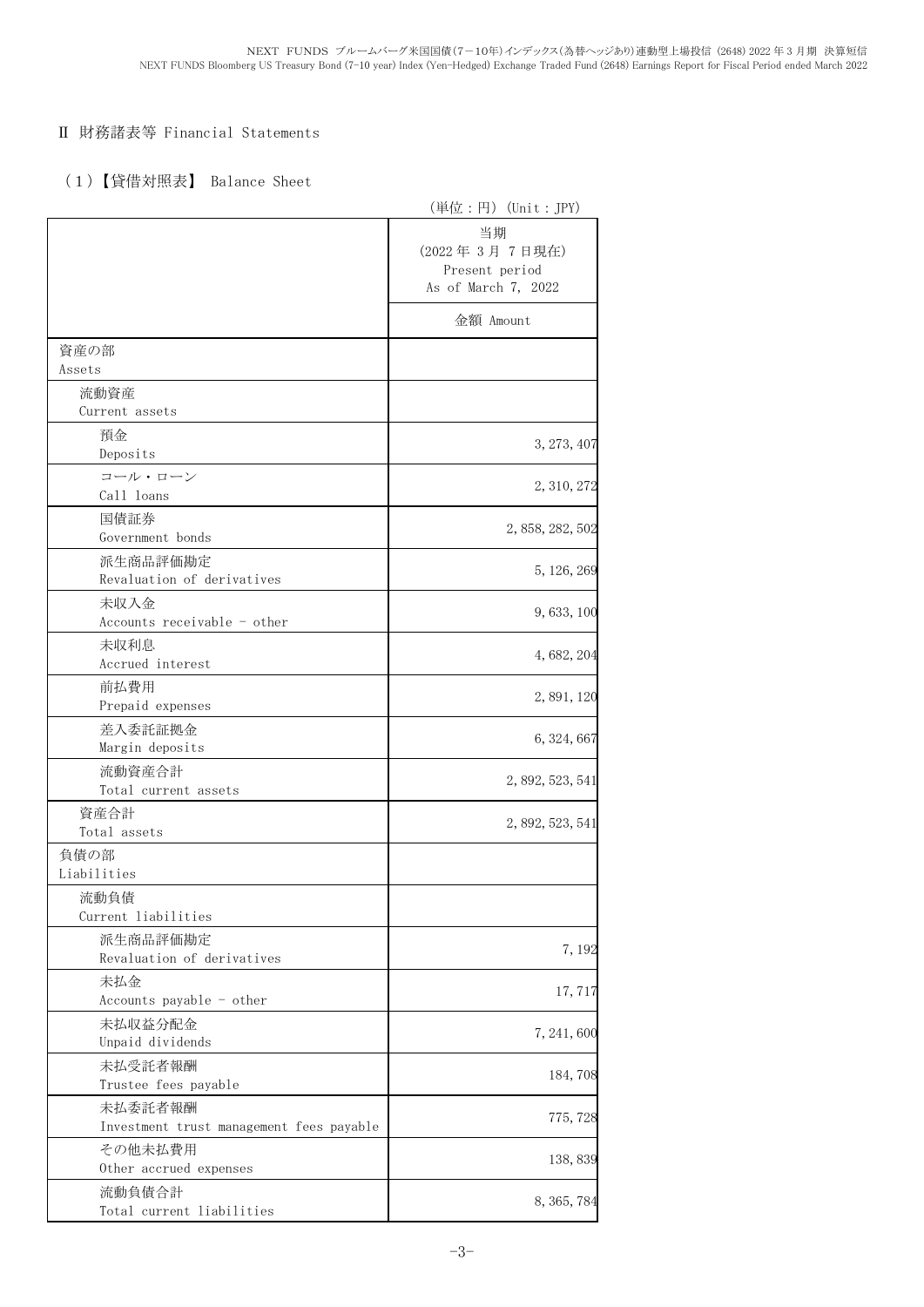| 負債合計                               |                          |
|------------------------------------|--------------------------|
| Total liabilities                  | 8, 365, 784              |
| 純資産の部                              |                          |
| Net assets                         |                          |
| 元本等                                |                          |
| Principal and other                |                          |
| 元本                                 | 2, 920, 000, 000         |
| Principal                          |                          |
| 剰余金                                |                          |
| Surplus                            |                          |
| 期末剰余金又は期末欠損金(△)                    | $\triangle$ 35, 842, 243 |
| Surplus (deficit) at end of period |                          |
| (分配準備積立金)                          |                          |
| (Reserve for distribution)         | 30, 142                  |
| 元本等合計                              |                          |
| Total principal and other          | 2, 884, 157, 757         |
| 純資産合計                              |                          |
| Total net assets                   | 2, 884, 157, 757         |
| 負債純資産合計                            |                          |
| Total liabilities and net assets   | 2, 892, 523, 541         |

# (2)【損益及び剰余金計算書】 Statement of Income and Retained Earnings

|                                                                               | (単位:円) (Unit:JPY)                                                                                       |
|-------------------------------------------------------------------------------|---------------------------------------------------------------------------------------------------------|
|                                                                               | 当期<br>2021年10月27日<br>自<br>至<br>2022年3月7日<br>Present period<br>From October 27, 2021<br>to March 7, 2022 |
|                                                                               | 金額 Amount                                                                                               |
| 営業収益<br>Operating revenue                                                     |                                                                                                         |
| 受取利息<br>Interest income                                                       | 9, 159, 969                                                                                             |
| 有価証券売買等損益<br>Profit and loss on buying and selling of<br>securities and other | $\triangle$ 24, 434, 106                                                                                |
| 派生商品取引等損益<br>Profit and loss on dealing of derivatives                        | $\triangle$ 813, 765                                                                                    |
| 為替差損益<br>Foreign exchange gains or losses                                     | $\triangle$ 3, 280, 314                                                                                 |
| 営業収益合計<br>Total operating revenue                                             | $\triangle$ 19, 368, 216                                                                                |
| 営業費用<br>Operating expenses                                                    |                                                                                                         |
| 支払利息<br>Interest expenses                                                     | 5, 232                                                                                                  |
| 受託者報酬<br>Trustee fees                                                         | 184,708                                                                                                 |
| 委託者報酬<br>Investment trust management fees                                     | 775, 728                                                                                                |
| その他費用<br>Other expenses                                                       | 922, 559                                                                                                |
| 営業費用合計                                                                        | 1,888,227                                                                                               |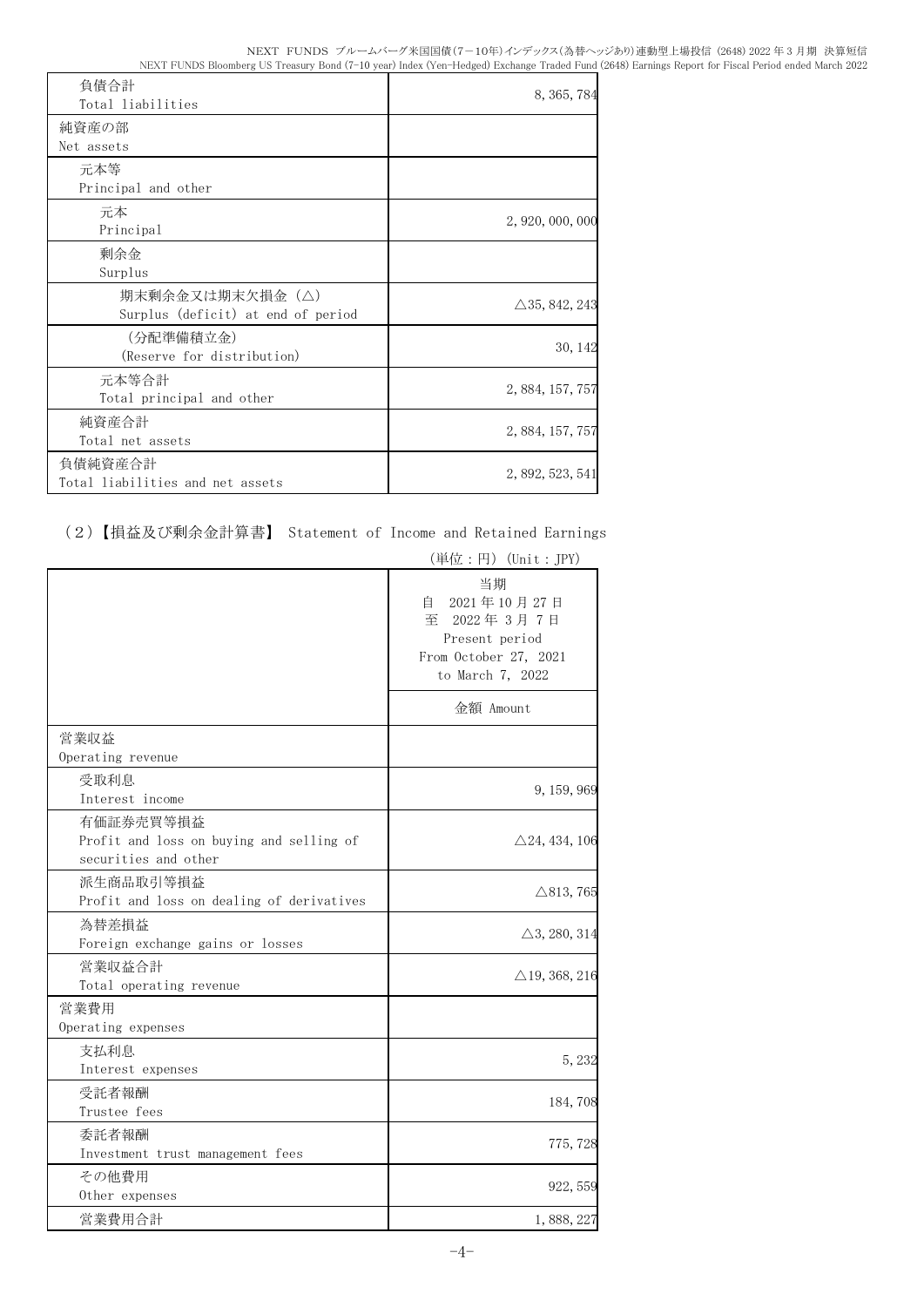| Total operating expenses                                                                                              |                          |
|-----------------------------------------------------------------------------------------------------------------------|--------------------------|
| 営業利益又は営業損失(△)<br>Operating profit (loss)                                                                              | $\triangle$ 21, 256, 443 |
| 経常利益又は経常損失(△)<br>Ordinary profit (loss)                                                                               | $\triangle$ 21, 256, 443 |
| 当期純利益又は当期純損失(△)<br>Profit (loss)                                                                                      | $\triangle$ 21, 256, 443 |
| 一部解約に伴う当期純利益金額の分配額又は一部解<br>約に伴う当期純損失金額の分配額(△)<br>Distribution of profit loss from partial<br>redemptions              |                          |
| 期首剰余金又は期首欠損金(△)<br>Surplus (deficit) at beginning of period                                                           |                          |
| 剰余金増加額又は欠損金減少額<br>Increase in surplus or decrease in deficit                                                          | 3, 166, 200              |
| 当期追加信託に伴う剰余金増加額又は欠損金減<br>少額<br>Increase in surplus or decrease in deficit<br>from additional subscriptions for period | 3, 166, 200              |
| 剰余金減少額又は欠損金増加額<br>Decrease in surplus or increase in deficit                                                          | 10, 510, 400             |
| 当期一部解約に伴う剰余金減少額又は欠損金増<br>加額<br>Decrease in surplus or increase in deficit<br>from partial redemptions                 | 10, 510, 400             |
| 分配金<br>Dividends                                                                                                      | 7, 241, 600              |
| 期末剰余金又は期末欠損金(△)<br>Surplus (deficit) at end of period                                                                 | $\triangle$ 35, 842, 243 |

# (3)【注記表】

(重要な会計方針に係る事項に関する注記)

| 1. 運用資産の評価基準及び評価方法 | 国債証券                                                    |
|--------------------|---------------------------------------------------------|
|                    | 原則として時価で評価しております。                                       |
|                    | 時価評価にあたっては、価格情報会社の提供する価額等で評価しております。                     |
|                    | 先物取引                                                    |
|                    | 計算日に知りうる直近の日の主たる取引所の発表する清算値段又は最終相場で評価                   |
|                    | しております。                                                 |
|                    | 為替予約取引                                                  |
|                    | 計算日において予約為替の受渡日の対顧客先物相場の仲値で評価しております。                    |
|                    | 2.外貨建資産・負債の本邦通貨への換信託財産に属する外貨建資産・負債の円換算は、原則として、わが国における特定 |
| 算基準                | 期間末日の対顧客電信売買相場の仲値によって計算しております。                          |
| 3. 費用・収益の計上基準      | 有価証券売買等損益                                               |
|                    | 約定日基準で計上しております。                                         |
|                    | 派生商品取引等損益                                               |
|                    | 約定日基準で計上しております。                                         |
|                    | 為替差損益                                                   |
|                    | 約定日基準で計上しております。                                         |
|                    | 4.金融商品の時価等に関する事項の補金融商品の時価の算定においては一定の前提条件等を採用しているため、異なる前 |
| 足説明                | 提条件等によった場合、当該価額が異なることもあります。                             |
|                    | また、デリバティブ取引に関する契約額等は、あくまでもデリバティブ取引におけ                   |
|                    | る名目的な契約額または計算上の想定元本であり、当該金額自体がデリバティブ取                   |
|                    | 引の市場リスクの大きさを示すものではありません。                                |
| 5.その他              | 当該財務諸表の特定期間は、2021年10月27日から2022年 3月 7日までとなって             |
|                    | おります。                                                   |

(重要な会計上の見積りに関する注記)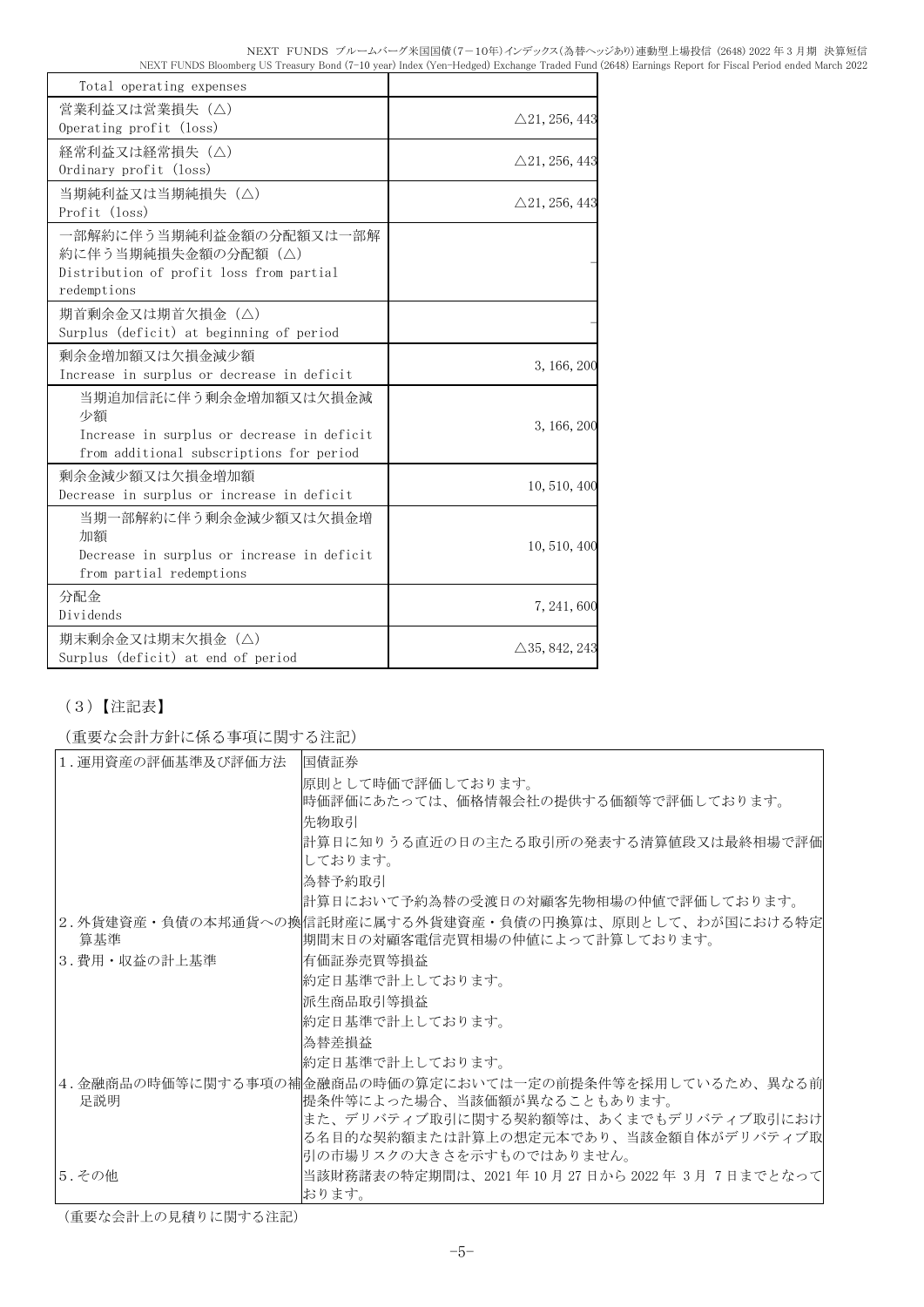NEXT FUNDS ブルームバーグ米国国債(7-10年)インデックス(為替ヘッジあり)連動型上場投信 (2648) 2022 年 3 月期 決算短信 NEXT FUNDS Bloomberg US Treasury Bond (7-10 year) Index (Yen-Hedged) Exchange Traded Fund (2648) Earnings Report for Fiscal Period ended March 2022 該当事項はありません。

#### (貸借対照表に関する注記)

|                                        | 当期                           |                                 |
|----------------------------------------|------------------------------|---------------------------------|
| 特定期間の末日における受益権の総数<br>$1$ .             | 2022年3月7日現在                  |                                 |
|                                        |                              | 584,000 口                       |
| 投資信託財産計算規則第55条の6第1項第10号に規定する額<br>$2$ . |                              |                                 |
|                                        |                              |                                 |
| 元本の欠損                                  |                              | 35, 842, 243 円                  |
| 特定期間の末日における1単位当たりの純資産の額<br>3.          |                              |                                 |
| 1口当たり純資産額                              |                              | 4,938.6 $\Box$                  |
| (10 口当たり純資産額)                          |                              | $(49, 386 \text{ H})$           |
| (損益及び剰余金計算書に関する注記)                     |                              |                                 |
|                                        | 当期                           |                                 |
|                                        | 自 2021年10月27日<br>至 2022年3月7日 |                                 |
|                                        |                              |                                 |
|                                        |                              |                                 |
| 1. 分配金の計算過程                            |                              |                                 |
| 2021年10月27日から2022年3月7日まで               |                              |                                 |
| 項目                                     | A                            |                                 |
| 当期配当等収益額                               | $\overline{B}$               | 9, 154, 737 円<br>0 <sub>1</sub> |
| 分配準備積立金<br>配当等収益合計額                    | $C=A+B$                      | 9, 154, 737 円                   |
| 経費                                     | $\mathbb{D}$                 | 1,882,995円                      |
| 収益分配可能額                                | $E=C-D$                      | 7, 271, 742 円                   |
| 収益分配金                                  | $\mathsf{F}$                 | 7,241,600円                      |
| 次期繰越金(分配準備積立金)                         | $G = E - F$                  | 30,142円                         |
| 口数                                     | H                            | 584,000 口                       |

その他費用のうち 796,725 円は、上場に係る費用であります。

3.追加情報

2016 年 1 月 29 日の日本銀行による「マイナス金利付き量的・質的金融緩和」の導入発表後、国内短期金融市場 では利回り水準が低下しております。この影響により、利息に相当する額を当ファンドが実質的に負担する場 合には受取利息のマイナスまたは支払利息として表示しております。

(金融商品に関する注記)

(1)金融商品の状況に関する事項

| 当期            |  |
|---------------|--|
| 自 2021年10月27日 |  |
| 至 2022年3月7日   |  |
|               |  |

1.金融商品に対する取組方針

当ファンドは、投資信託及び投資法人に関する法律第2条第4項に定める証券投資信託であり、信託約款に規定する運用 の基本方針に従い、有価証券等の金融商品に対して投資として運用することを目的としております。

2.金融商品の内容及びその金融商品に係るリスク

当ファンドが保有する金融商品の種類は、有価証券、デリバティブ取引、コール・ローン等の金銭債権及び金銭債務であ ります。

当ファンドが保有する有価証券の詳細は、(その他の注記)の2 有価証券関係に記載しております。

これらは、金利変動リスク、為替変動リスクなどの市場リスク、信用リスク及び流動性リスクにさらされております。 当ファンドは、信託財産に属する資産の効率的な運用に資することを目的として、債券先物取引を行っております。当該 デリバティブ取引は、対象とする債券・金利等に係る価格変動リスクを有しております。

当ファンドは、信託財産に属する資産の効率的な運用に資することを目的として、為替予約取引を行っております。当該 デリバティブ取引は、対象とする為替等に係る価格変動リスクを有しております。

3.金融商品に係るリスク管理体制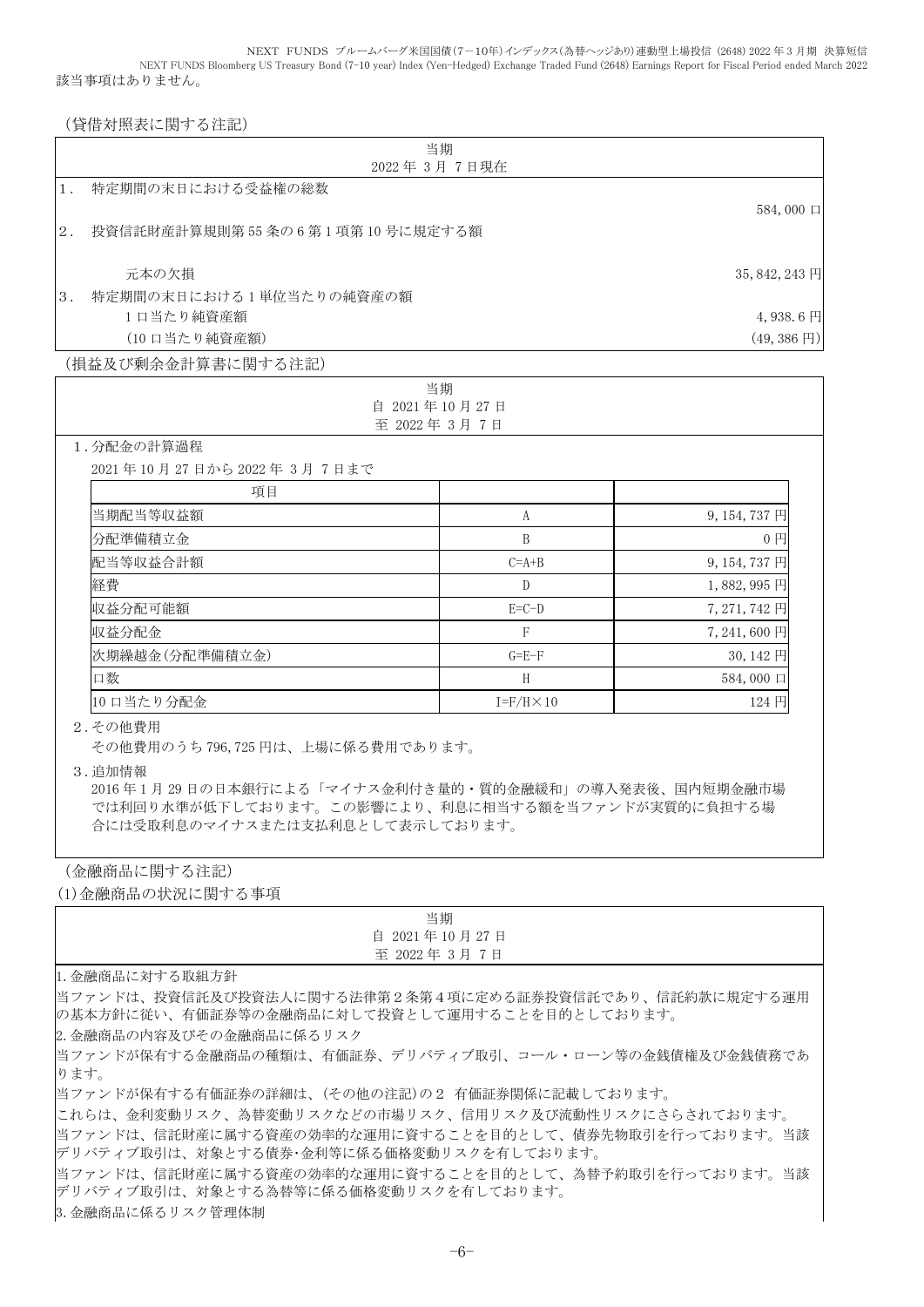NEXT FUNDS Bloomberg US Treasury Bond (7-10 year) Index (Yen-Hedged) Exchange Traded Fund (2648) Earnings Report for Fiscal Period ended March 2022 委託会社においては、独立した投資リスク管理に関する委員会を設け、パフォーマンスの考査及び運用リスクの管理を行 なっております。 ○市場リスクの管理 市場リスクに関しては、資産配分等の状況を常時、分析・把握し、投資方針に沿っているか等の管理を行なっております。 ○信用リスクの管理 信用リスクに関しては、発行体や取引先の財務状況等に関する情報収集・分析を常時、継続し、格付等の信用度に応じた組 入制限等の管理を行なっております。 ○流動性リスクの管理 流動性リスクに関しては、必要に応じて市場流動性の状況を把握し、取引量や組入比率等の管理を行なっております。 (2)金融商品の時価等に関する事項 当期 2022 年 3 月 7 日現在 1.貸借対照表計上額、時価及び差額 貸借対照表上の金融商品は原則としてすべて時価で評価しているため、貸借対照表計上額と時価との差額はありませ

NEXT FUNDS ブルームバーグ米国国債(7-10年)インデックス(為替ヘッジあり)連動型上場投信 (2648) 2022 年 3 月期 決算短信

 $h_{\rm o}$ 

2.時価の算定方法

#### 国債証券

(重要な会計方針に係る事項に関する注記)に記載しております。

派生商品評価勘定

デリバティブ取引については、(その他の注記)の 3 デリバティブ取引関係に記載しております。

コール・ローン等の金銭債権及び金銭債務

これらの科目は短期間で決済されるため、帳簿価額は時価と近似していることから、当該帳簿価額を時価としており ます。

(関連当事者との取引に関する注記)

| 当期                                                     |
|--------------------------------------------------------|
| 自 2021年10月27日                                          |
| 至 2022年 3月 7日                                          |
| 市場価格その他当該取引に係る公正な価格を勘案して、一般の取引条件と異なる関連当事者との取引は行なわれていない |
| ため、該当事項はございません。                                        |

(その他の注記)

1 元本の移動

|           | 当期            |                   |
|-----------|---------------|-------------------|
|           | 自 2021年10月27日 |                   |
|           | 至 2022年3月7日   |                   |
| 期首元本額     |               | 一円                |
| 期中追加設定元本額 |               | $3,940,000,000$ 円 |
| 期中一部解約元本額 |               | $1,020,000,000$ 円 |
| 2 有価証券関係  |               |                   |

売買目的有価証券

| 種類                                                                                                                                                            | 当期<br>自 2021年10月27日<br>至 2022年3月7日 |
|---------------------------------------------------------------------------------------------------------------------------------------------------------------|------------------------------------|
|                                                                                                                                                               | 損益に含まれた評価差額(円)                     |
| 国債証券                                                                                                                                                          | $\triangle$ 25, 125, 974           |
| 合計                                                                                                                                                            | $\triangle$ 25, 125, 974           |
| $\alpha$ $\rightarrow$ 11 $\rightarrow$ $\rightarrow$ $\rightarrow$ $\rightarrow$ $\rightarrow$ $\rightarrow$ 11 $\rightarrow$ 11 $\rightarrow$ $\rightarrow$ |                                    |

3 デリバティブ取引関係

### デリバティブ取引の契約額等、時価及び評価損益

|        | 当期(2022年3月7日現在) |       |              |                    |
|--------|-----------------|-------|--------------|--------------------|
| 種類     | 契約額等 (円)        |       |              |                    |
|        |                 | うち1年超 | 時価 (円)       | 評価損益 (円)           |
| 市場取引   |                 |       |              |                    |
| 債券先物取引 |                 |       |              |                    |
| 買建     | 59, 141, 849    |       | 59, 134, 657 | $\triangle$ 7, 192 |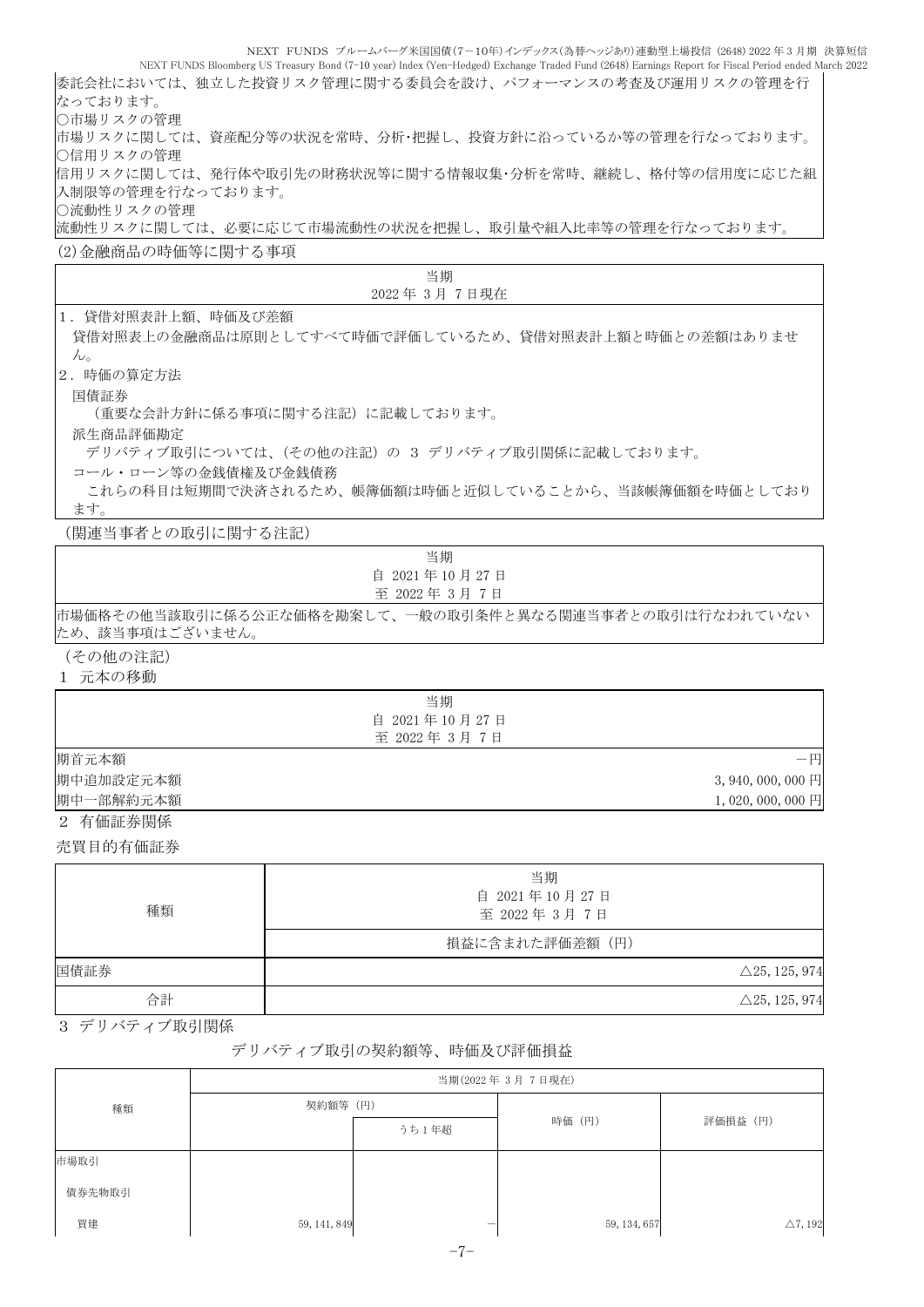| 市場取引以外の取引 |                  |   |                  |             |
|-----------|------------------|---|------------------|-------------|
| 為替予約取引    |                  |   |                  |             |
| 売建        | 2, 863, 180, 002 | – | 2, 858, 053, 733 | 5, 126, 269 |
| 米ドル       | 2, 863, 180, 002 | – | 2, 858, 053, 733 | 5, 126, 269 |
| 合計        | –                | – |                  | 5, 119, 077 |

(注)時価の算定方法

1先物取引

外国先物取引について

先物の評価においては、計算日に知りうる直近の日の主たる取引所の発表する清算値段又は最終相場で評価してお ります。

2為替予約取引

1)計算日において対顧客先物相場の仲値が発表されている外貨については以下のように評価しております。

①計算日において為替予約の受渡日(以下「当該日」といいます)の対顧客先物相場の仲値が発表されている場合 は、当該為替予約は当該仲値で評価しております。

②計算日において当該日の対顧客先物相場の仲値が発表されていない場合は、以下の方法によっております。

- ・計算日に当該日を超える対顧客先物相場が発表されている場合には、当該日に最も近い前後二つの対顧客先物 相場の仲値をもとに計算したレートを用いております。
- ・計算日に当該日を超える対顧客先物相場が発表されていない場合には、当該日に最も近い発表されている対顧 客先物相場の仲値を用いております。

2)計算日に対顧客先物相場の仲値が発表されていない外貨については、計算日の対顧客相場の仲値で評価しておりま す。

※上記取引でヘッジ会計が適用されているものはございません。

(4)【附属明細表】

第 1 有価証券明細表 (1)株式(2022 年 3 月 7 日現在) 該当事項はありません。

(2)株式以外の有価証券(2022 年 3 月 7 日現在)

| 種類   | 通貨  | 銘柄               | 券面総額            | 評価額             | 備考 |
|------|-----|------------------|-----------------|-----------------|----|
| 国債証券 | 米ドル | US TREASURY BOND | 110,000.00      | 144, 387.87     |    |
|      |     | JS TREASURY N/B  | 1, 230, 000. 00 | 1, 288, 232.74  |    |
|      |     | US TREASURY N/B  | 1, 200, 000, 00 | 1, 196, 624. 99 |    |
|      |     | US TREASURY N/B  | 910, 000. 00    | 915, 616.33     |    |
|      |     | US TREASURY N/B  | 2,780,000.00    | 2, 597, 019. 28 |    |
|      |     | US TREASURY N/B  | 1,500,000.00    | 1, 480, 605. 44 |    |
|      |     | US TREASURY N/B  | 210,000.00      | 283, 450.77     |    |
|      |     | US TREASURY N/B  | 2, 030, 000. 00 | 1, 866, 172. 50 |    |
|      |     | US TREASURY N/B  | 2,660,000.00    | 2, 438, 263. 99 |    |
|      |     | US TREASURY N/B  | 220, 000. 00    | 287, 529.68     |    |
|      |     | JS TREASURY N/B  | 2,660,000.00    | 2, 534, 584. 98 |    |